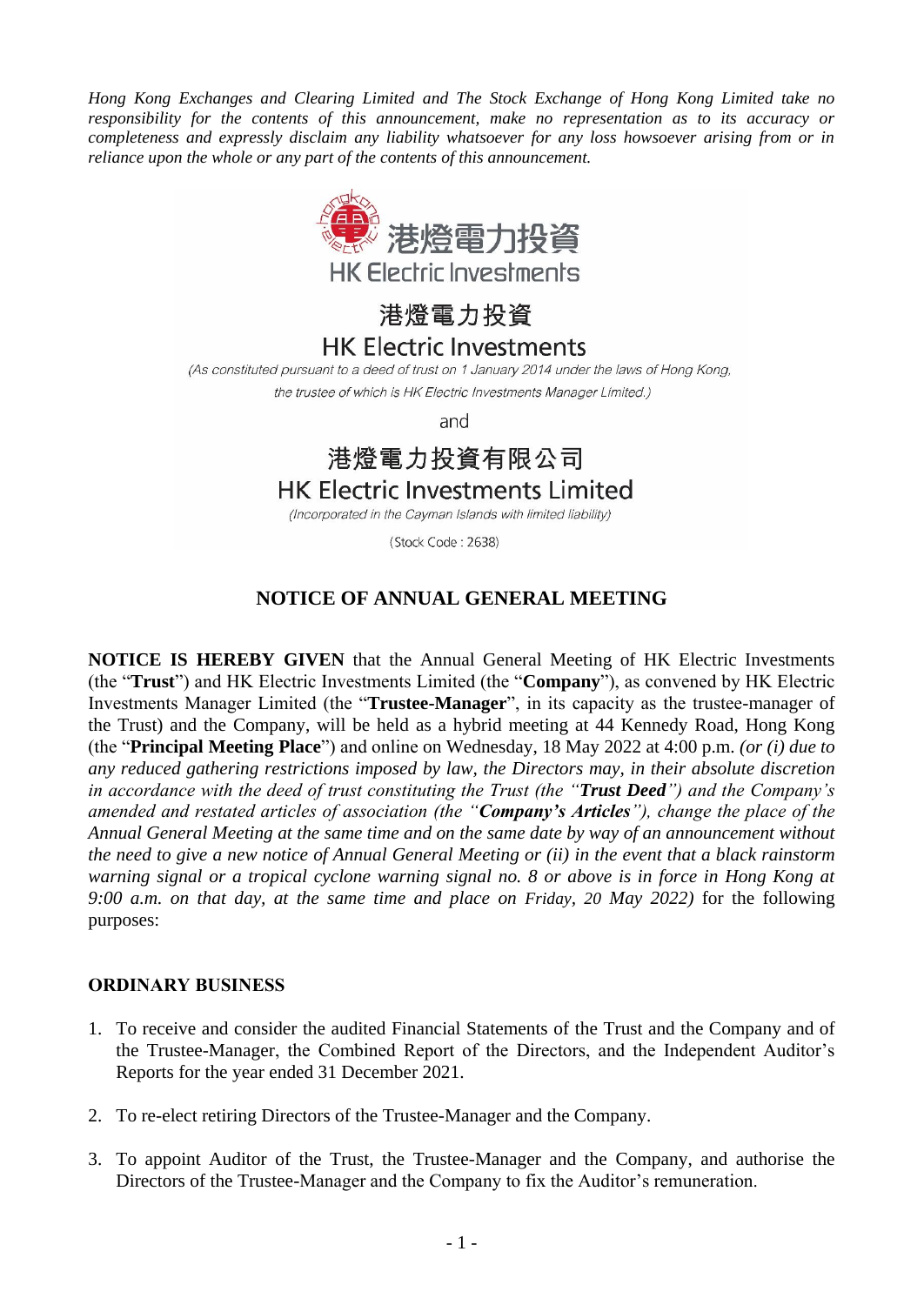### **SPECIAL BUSINESS**

4. To consider and, if thought fit, pass with or without modifications, the following resolution as an **Ordinary Resolution** (which shall serve as an ordinary resolution of registered holders of units under the Trust Deed and as an ordinary resolution of shareholders of the Company under the Company's Articles):

### "**THAT:**

- (a) subject to any applicable provisions in the Rules Governing the Listing of Securities on The Stock Exchange of Hong Kong Limited and the provisions of the Trust Deed and the Company's Articles, and also to paragraph (b) of this resolution below, a general mandate be and is hereby unconditionally given to the Directors of the Trustee-Manager and the Company during the Relevant Period (as hereinafter defined) to allot, issue and otherwise deal with additional units in the Trust and additional ordinary shares and preference shares of the Company, to be jointly issued by the Trust and the Company in the form of share stapled units in accordance with the provisions of the Trust Deed, not exceeding 10% of the total number of Share Stapled Units of the Trust and the Company (the "**Share Stapled Units**") in issue at the date of the passing of this resolution (otherwise than pursuant to a rights issue and the exercise of rights of subscription of Share Stapled Units or conversion into Share Stapled Units under the terms of any securities issued by the Trustee-Manager and the Company), such mandate to include the granting of offers or options (including bonds and debentures convertible into Share Stapled Units) which might be exercisable or convertible during or after the Relevant Period;
- (b) any Share Stapled Units to be allotted and issued (whether wholly or partly for cash or otherwise) pursuant to the mandate in paragraph (a) of this resolution shall not be at a discount of more than 10% to the Benchmarked Price (as hereinafter defined) of such Share Stapled Units; and
- (c) for the purpose of this resolution:

"Benchmarked Price" means the price which is the higher of:

- (i) the closing price of the Share Stapled Units as quoted on The Stock Exchange of Hong Kong Limited on the date of the agreement involving the relevant proposed issue of Share Stapled Units; and
- (ii) the average closing price as quoted on The Stock Exchange of Hong Kong Limited of the Share Stapled Units for the five trading days immediately preceding the earlier of:
	- (I) the date of announcement of the transaction or arrangement involving the relevant proposed issue of Share Stapled Units;
	- (II) the date of the agreement involving the relevant proposed issue of Share Stapled Units; and
	- (III) the date on which the price of the Share Stapled Units that are proposed to be issued is fixed.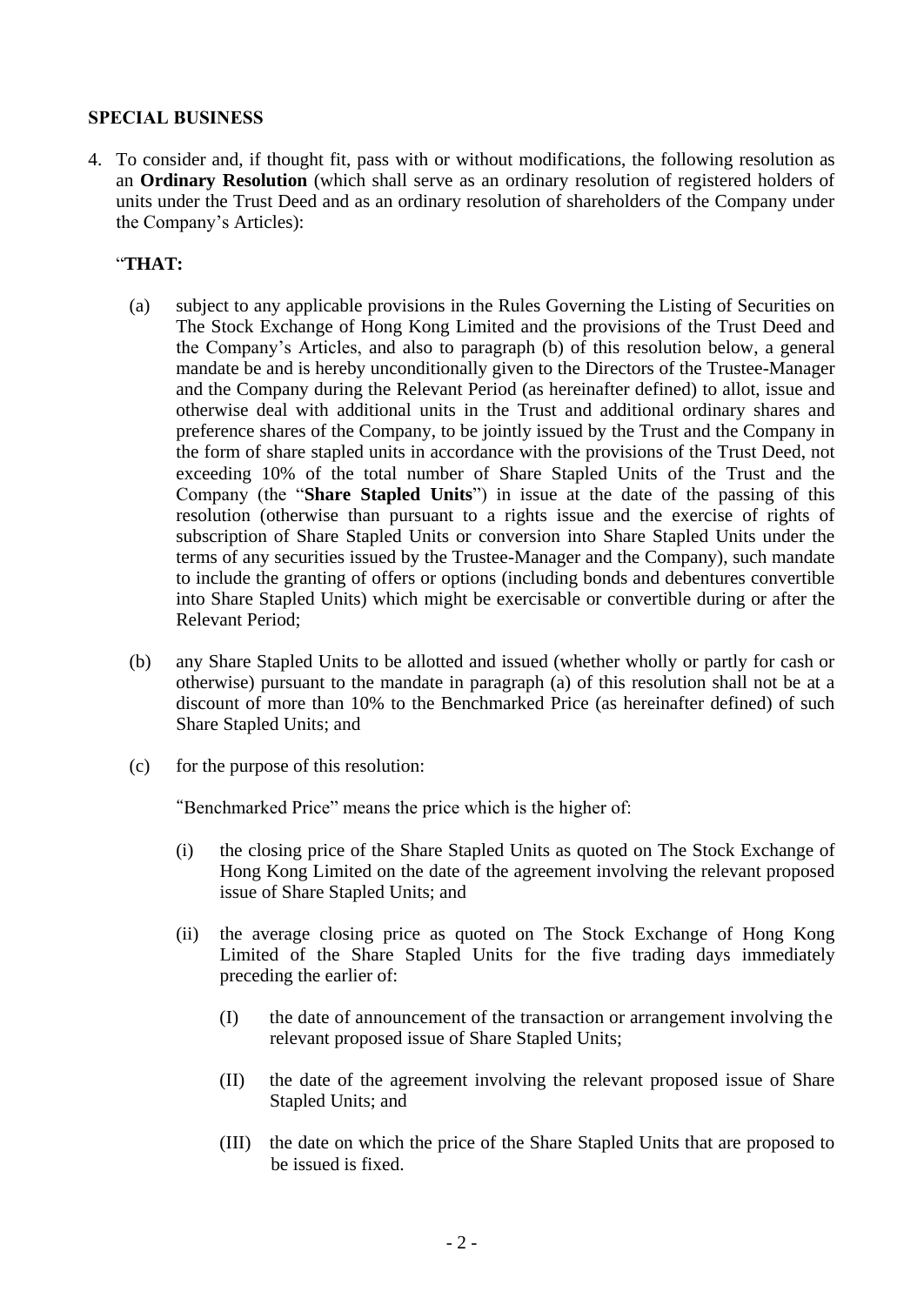"Relevant Period" means the period from the passing of this resolution until whichever is the earliest of:

- (i) the conclusion of the next annual general meeting of the Trust and the Company;
- (ii) the expiration of the period within which the next annual general meeting of the Trust and the Company is required by applicable law or the Trust Deed and/or the Company's Articles to be held; and
- (iii) the date on which the authority set out in this resolution is revoked or varied by an ordinary resolution of holders of Share Stapled Units in general meeting."

By order of the Board **HK Electric Investments Manager Limited and HK Electric Investments Limited Alex Ng** *Company Secretary*

Hong Kong, 7 April 2022

*Notes:*

- *(1) The Annual General Meeting will be held as a hybrid meeting. However, due to the legal restrictions under the Prevention and Control of Disease (Requirements and Directions) (Business and Premises) Regulation (Cap. 599F of the Laws of Hong Kong) and the Prevention and Control of Disease (Prohibition on Gathering) Regulation (Cap. 599G of the Laws of Hong Kong) (the "Regulations"),*  which have been implemented to deal with the health risks of the COVID-19 pandemic and which limit *the number of people permitted for group gatherings in public places (including any meeting of holders of Share Stapled Units), holders of Share Stapled Units will not be able to attend the Meeting physically at the Principal Meeting Place and will only be able to attend, participate, raise questions and vote at the Meeting through online access by visiting the website at https://web.lumiagm.com (the "Online Platform"). Holders of Share Stapled Units participating the Meeting using the Online Platform will be deemed present at, and will be counted towards the quorum of, the Meeting. Details of the Online Platform are set out in the circular of the Trustee-Manager and the Company dated 7 April 2022 (the "Circular").*
- *(2) At the Annual General Meeting, the Chairman of the Meeting will put each of the above resolutions to the vote by way of a poll in accordance with the Trust Deed and the Company's Articles.*
- *(3) Any holder of Share Stapled Units entitled to attend and vote at the Annual General Meeting is entitled to appoint one or more proxies to attend and, on a poll, vote for him/her/it. A proxy need not be a holder of Share Stapled Units.*
- *(4) To be valid, all proxy forms must be completed in accordance with the instructions printed thereon and (i) be returned to the Share Stapled Units Registrar, Computershare Hong Kong Investor Services Limited, at 17M Floor, Hopewell Centre, 183 Queen's Road East, Hong Kong; or (ii) be deposited at the Company's principal place of business in Hong Kong at 44 Kennedy Road, Hong Kong; or (iii) be returned electronically in an legible image to the Trustee-Manager and the Company by email at eproxy@hkei.hk as soon as possible and in any event no less than 48 hours before the time appointed for the holding of the Annual General Meeting (or any adjournment or postponement thereof).*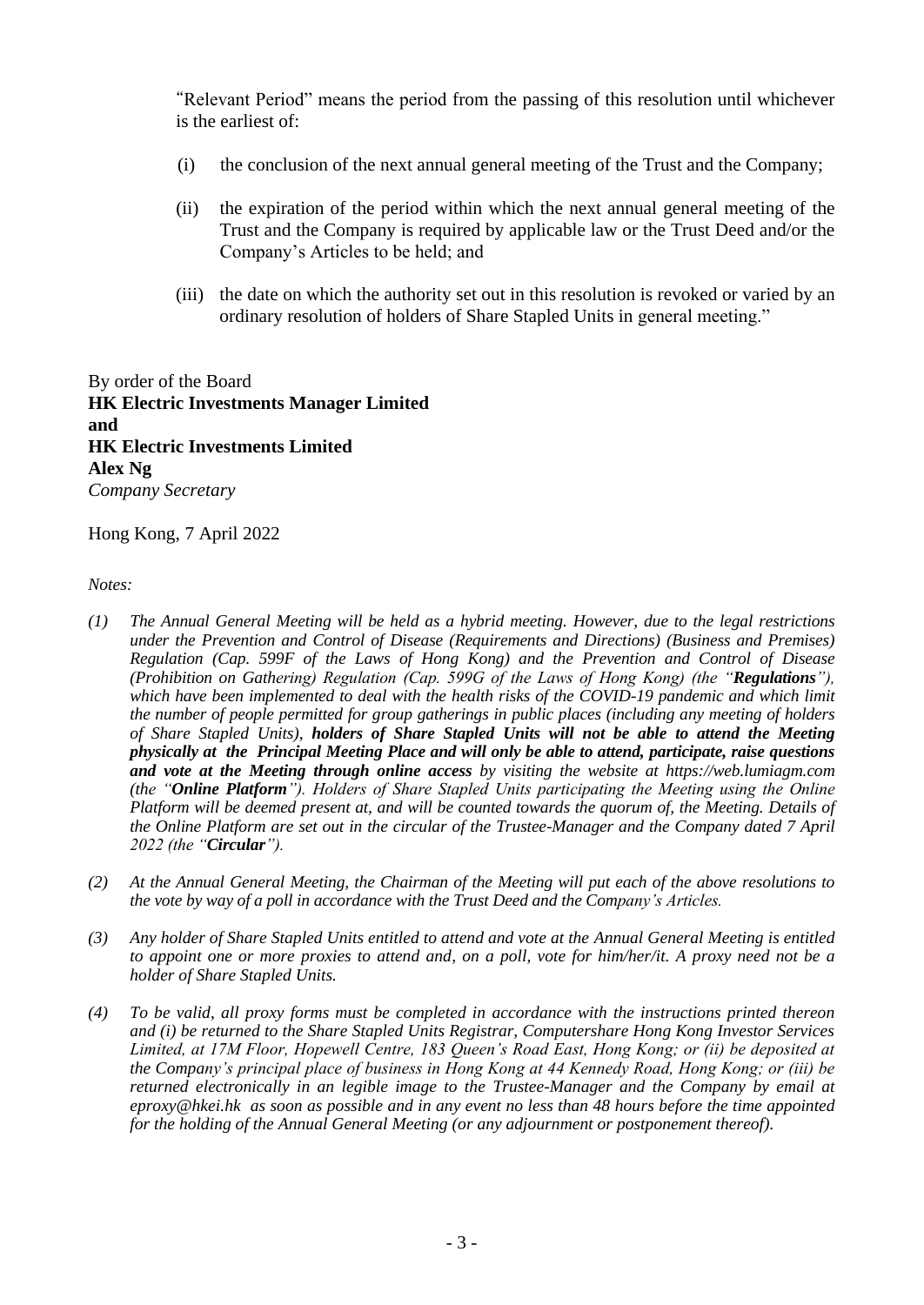- *(5) Completion and return of the proxy form shall not preclude a holder of Share Stapled Units from attending and voting at the Annual General Meeting (or at any adjourned or postponed meeting thereof) through the Online Platform should the holder so wish and in such event, the proxy form shall be deemed to be revoked.*
- *(6) For the purpose of ascertaining holders of Share Stapled Units who are entitled to attend and vote at the Annual General Meeting (or any adjournment or postponement thereof), the Share Stapled Units register, the units register, the principal and Hong Kong branch registers of members of the Company and the register of beneficial interests as established and maintained by the Trustee-Manager and the Company in accordance with the provisions of the Trust Deed will all be closed from Friday, 13 May 2022 to Wednesday, 18 May 2022 (or to Friday, 20 May 2022 in the event that the Annual General Meeting is to be held on Friday, 20 May 2022 because a black rainstorm warning signal or a tropical cyclone warning signal no. 8 or above is in force in Hong Kong on 18 May 2022 (as detailed in Note (13) below)), both days inclusive. In order to qualify for the right to attend and vote at the Meeting (or any adjournment or postponement thereof) through the Online Platform, all transfers accompanied by the relevant share stapled units certificates should be lodged with the Share Stapled Units Registrar, Computershare Hong Kong Investor Services Limited, no later than 4:30 p.m. on Thursday, 12 May 2022.*

*The address of Computershare Hong Kong Investor Services Limited is Shops 1712-1716, 17th Floor, Hopewell Centre, 183 Queen's Road East, Wanchai, Hong Kong.*

- *(7) Regarding Resolution 2 above, particulars of the Directors of the Trustee-Manager and the Company proposed to be re-elected, as required to be disclosed by the Rules Governing the Listing of Securities on The Stock Exchange of Hong Kong Limited (the "Listing Rules"), are set out in the Appendix to the Circular.*
- *(8) With reference to Resolution 4 above, approval is being sought from holders of Share Stapled Units for a general mandate to be granted to the Directors of the Trustee-Manager and the Company to allot, issue and otherwise deal with Share Stapled Units. The Directors wish to state that they have no immediate plans to issue any new Share Stapled Units. The general mandate is being sought from holders of Share Stapled Units in compliance with the requirements under the Trust Deed, the Company's Articles and the Listing Rules.*
- *(9) Each Share Stapled Unit comprises:*
	- *(a) a unit in the Trust;*
	- *(b) the beneficial interest in a specifically identified ordinary share of the Company linked to the unit and held by the Trustee-Manager as legal owner (in its capacity as trustee-manager of the Trust); and*
	- *(c) a specifically identified preference share of the Company stapled to the unit.*

*Under the Trust Deed and the Company's Articles, the number of ordinary shares and preference shares in the Company in issue must be the same at all times and must also, in each case, be equal to the number of units in the Trust in issue; and each of them is equal to the number of Share Stapled Units in issue.*

*(10) The Annual General Meeting is convened as a combined meeting of unitholders of the Trust and shareholders of the Company. Each resolution proposed to approve a matter to be considered by holders of Share Stapled Units at the Meeting shall serve as both a resolution of unitholders of the Trust and a resolution of shareholders of the Company.*

*The form of proxy provided to holders of Share Stapled Units for use at the Meeting, and the form of voting paper to be used at the Meeting, are, in each case, a single composite form. The effect of completing a form of proxy or voting paper (as the case may be) indicating a vote either for or against a resolution of holders of Share Stapled Units to be proposed at the Meeting shall be the vote cast in respect of the relevant Share Stapled Units and will constitute:*